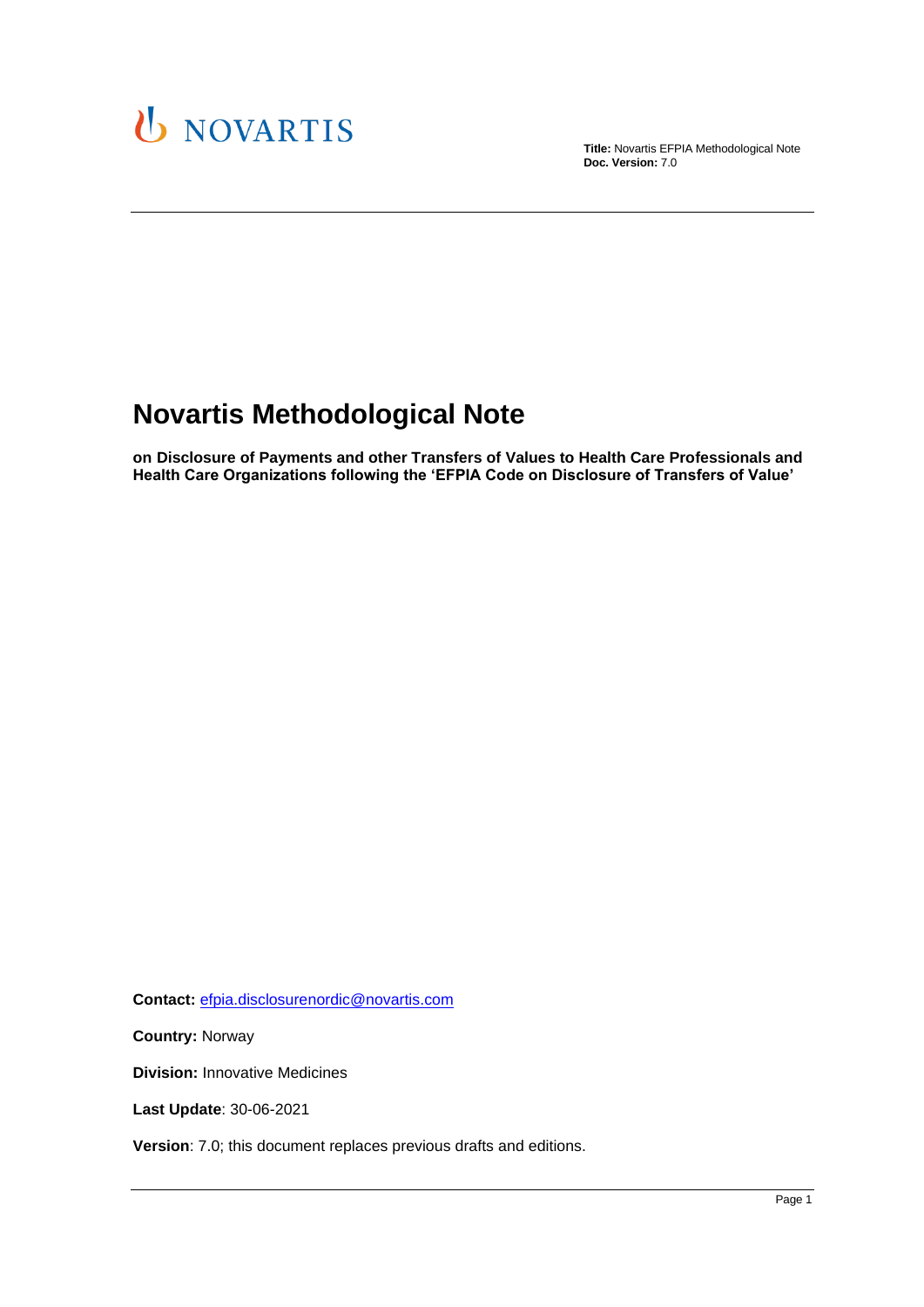# U NOVARTIS

#### **Table of Contents**

| 1. |                                                                                              |
|----|----------------------------------------------------------------------------------------------|
| 2. |                                                                                              |
| 3. |                                                                                              |
| 4. |                                                                                              |
| 5. | Novartis' Disclosure Recognition Methodology and Related Business Decisions5                 |
|    | 5.1                                                                                          |
|    | 5.2                                                                                          |
|    | 5.3                                                                                          |
|    |                                                                                              |
|    |                                                                                              |
|    | 5.3.2.1 Transfer of Values Related to Contribution to Costs of Events - Sponsorship          |
|    | 5.3.2.2 Transfer of Values Related to Contribution to Costs of Events - Registration<br>Fees |
|    | 5.3.2.3 Transfer of Values Related to Contribution to Costs of Events - Travel &             |
|    | 5.3.3 Transfer of Values Related to Contribution to Fees for Service and Consultancy 9       |
|    | 5.3.3.1 Transfer of Values related to Contribution to Fees for Service and                   |
|    | 5.3.3.2 Transfer of Values related to Contribution to Fees for Service and                   |
|    |                                                                                              |
| 6. | Measures Taken to Ensure Compliance with Data Privacy Requirements 12                        |
|    | Safeguarding Measures to Address Lawful Collection, Processing and Transfer of<br>6.1        |
|    | 6.2                                                                                          |
| 7. |                                                                                              |
| 8. |                                                                                              |
| 9. |                                                                                              |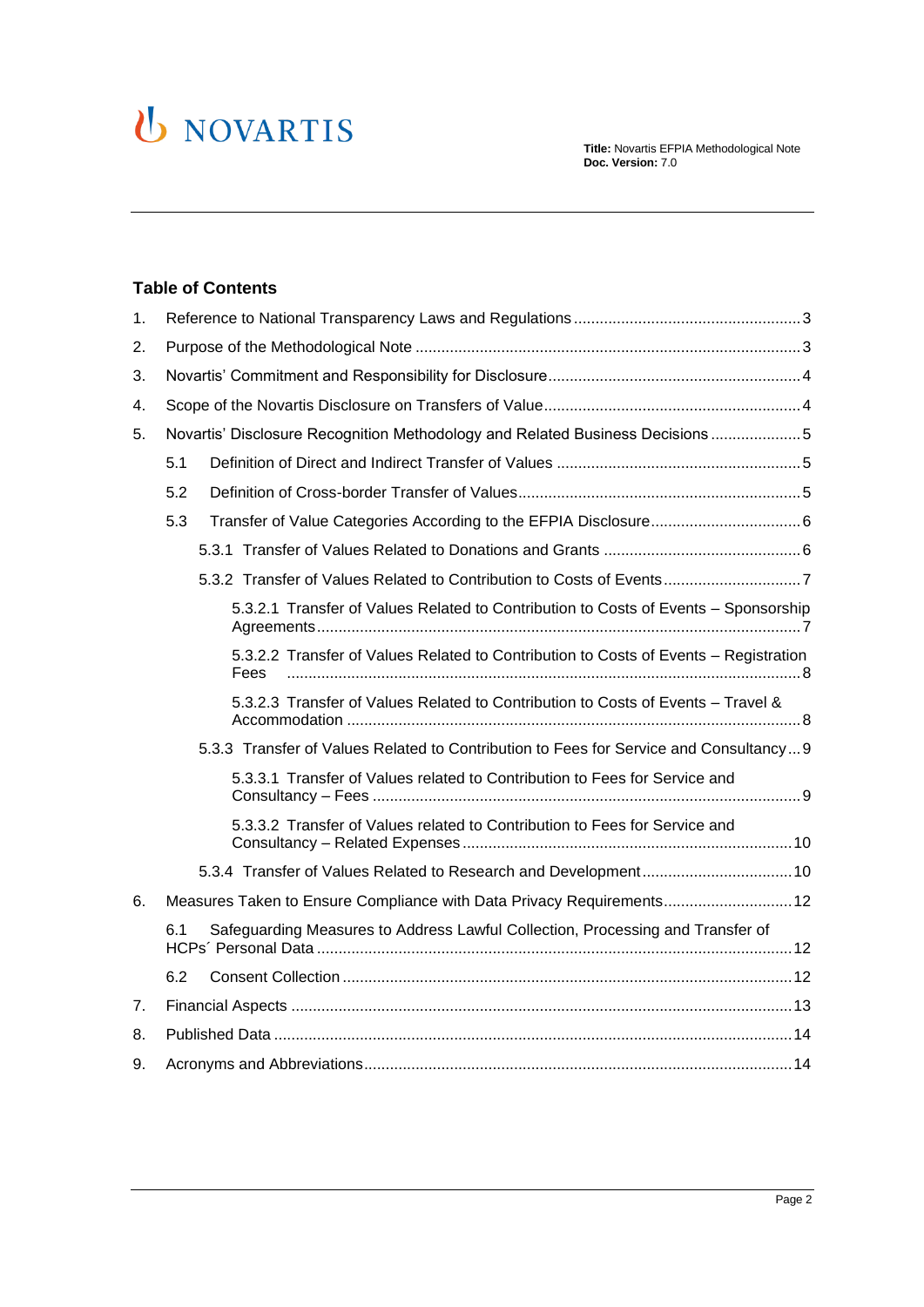

## <span id="page-2-0"></span>**1. Reference to National Transparency Laws and Regulations**

Novartis supports laws and regulations that promote transparency around relationships between healthcare companies, Healthcare Professionals (HCPs) and Healthcare Organizations (HCOs) associated with Transfers of Value (ToVs)<sup>1</sup> related to prescriptiononly medicines by establishing a single, consistent transparency standard in Europe for disclosing ToVs across its divisions and European countries, by following the EFPIA transparency requirements and requirements set in local transparency laws.

As a Novartis Company and member of the national EFPIA Member Association Legemiddelindustrien (LMI), Novartis Norge AS complies with the obligation to collect, disclose and report ToVs related to prescription-only medicines to HCPs/HCOs in accordance with the:

- *National transposition of the EFPIA Code On Disclosure Of Transfers Of Value From Pharmaceutical Companies To Healthcare Professionals And Healthcare Organizations<sup>2</sup> as evidenced by Section 26 of the Pharmaceutical Industry (LMI) Rules for Marketing of Medicinal Products.*

Novartis Norge AS has developed HCP/HCO unique identifiers to ensure that the identity of the HCP/HCO benefitting from the ToVs is clearly distinguishable for each Novartis affiliate.

## <span id="page-2-1"></span>**2. Purpose of the Methodological Note**

This document is intended to serve as supporting documentation for the 2020 Novartis Norge AS Disclosure Report. Novartis Norge AS's position is based on the interpretation of the current version of the EFPIA Disclosure Code aligned with local transparency laws and locally transposed EFPIA disclosure code.

The Methodological Note summarizes the disclosure recognition methodologies and business decisions as well as country specific considerations applied by Novartis Norge AS in order to identify, collect and report ToVs for each disclosure category as described in Section 23.05 of the EFPIA Disclosure Code .

<sup>&</sup>lt;sup>1</sup> A definition on the terms "HCP/HCO" and "ToVs" is provided in chapter 9 of this document.

<sup>2</sup> The 2019 EFPIA Code of Practice (in short: EFPIA Disclosure Code) states in Section 23.05 *(Methodology)* that "e*ach Member Company must publish a note summarizing the methodologies used by it in preparing the disclosures and identifying Transfers of Value for each category described in Section 23.05. The note, including a general summary and/or country specific considerations, must describe the recognition methodologies applied, and should include the treatment of multi-year contracts, VAT and other tax aspects, currency aspects and other issues related to the timing and amount of Transfers of Value for purposes of this Code, as applicable*".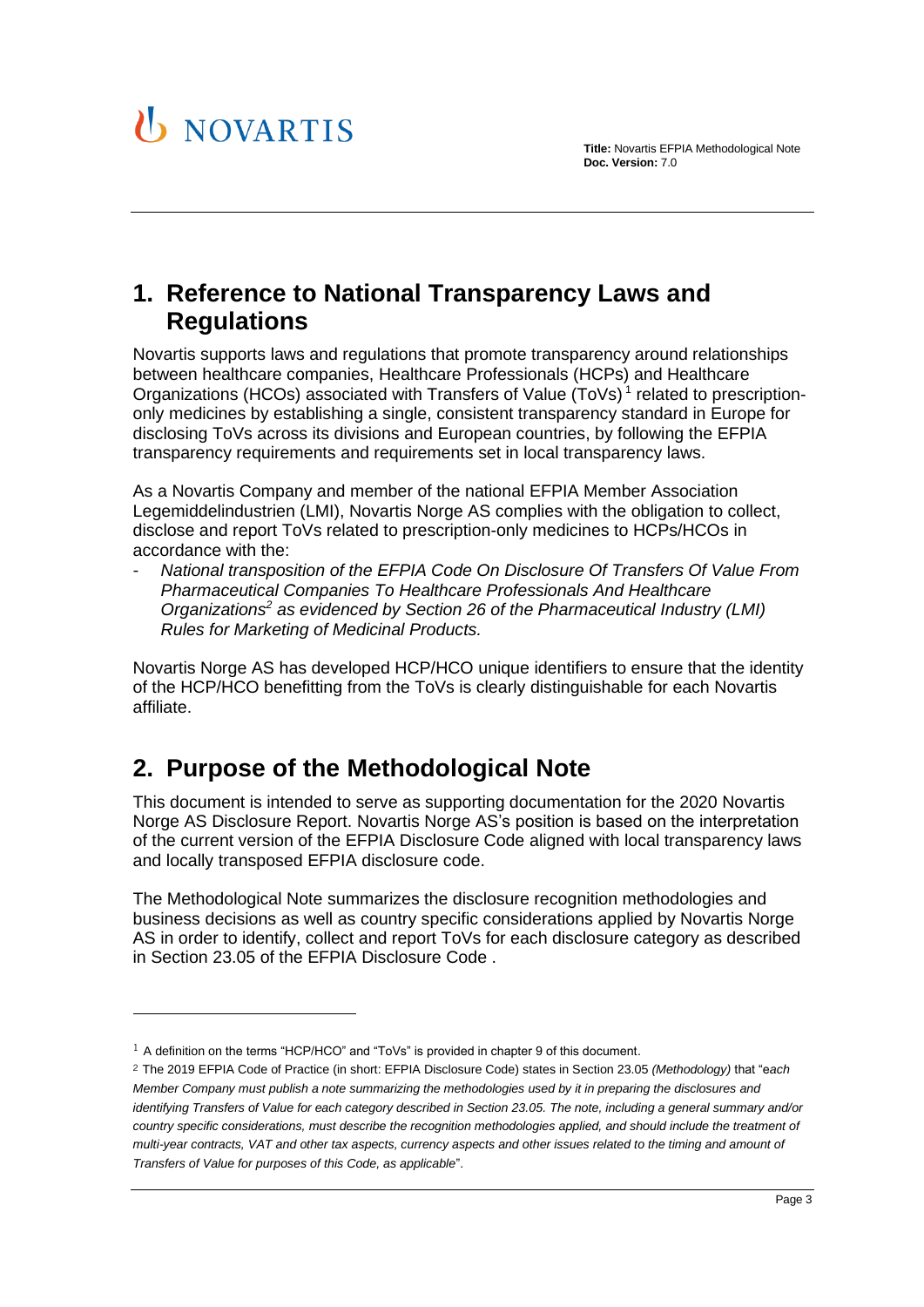

## <span id="page-3-0"></span>**3. Novartis' Commitment and Responsibility for Disclosure**

Novartis supports laws and regulations that promote transparency around relationships between healthcare companies and HCPs/HCOs associated with ToVs related to prescription-only medicines.

Novartis establishes a single, consistent transparency standard for disclosing ToVs in all EFPIA countries.

## <span id="page-3-1"></span>**4. Scope of the Novartis Disclosure on Transfers of Value**

This 2020 Novartis Norge AS Disclosure Report is following the disclosure standards pursuant to the local transposition of EFPIA Disclosure Code and national transparency laws/regulations. Subject to this disclosure report are all direct or indirect ToVs related to prescription-only medicines disclosed by Novartis Norge AS to or for the benefit of a Recipient made by any Novartis affiliate as described in Article 23 of the EFPIA Disclosure Code. Further details on the disclosure scope will be provided in chapter [4](#page-3-1) of this document.

The legal definition of 'prescription-only medicine' is pursuant to the LMI Rules for Marketing of Medicinal Products. ToVs related to a group of products that includes prescription-only medicines (e.g. combination products/diagnostics and medicinal products) are reported in total following the disclosure requirements of the EFPIA Disclosure Code.

In summary:

The 2020 Novartis Norge AS Disclosure Report covers direct and indirect ToVs, payments, in kind or otherwise, made to HCPs/HCOs in connection with the development and sale of prescription-only medicinal products exclusively for human use, whether for promotional purposes or otherwise.

In this/these reports, Novartis Norge AS discloses the amounts of value transferred by type of ToVs with data coverage from January  $1<sup>st</sup>$  2020 to December 31 $<sup>st</sup>$  2020. Novartis</sup> Norge AS disclosure is performed for the full calendar year 2020 once per year.

Whenever possible, Novartis Norge AS follows the principle of disclosure on individual HCP/HCO level, to ensure that each Recipient is referred to in such a way that there is no doubt as to the identity of the HCP/HCO benefitting from the ToVs. Aggregate disclosure for non Research and Development ToVs is only used in exceptional cases, e.g. if consent could not be obtained despite best efforts or in case of withdrawal of consent.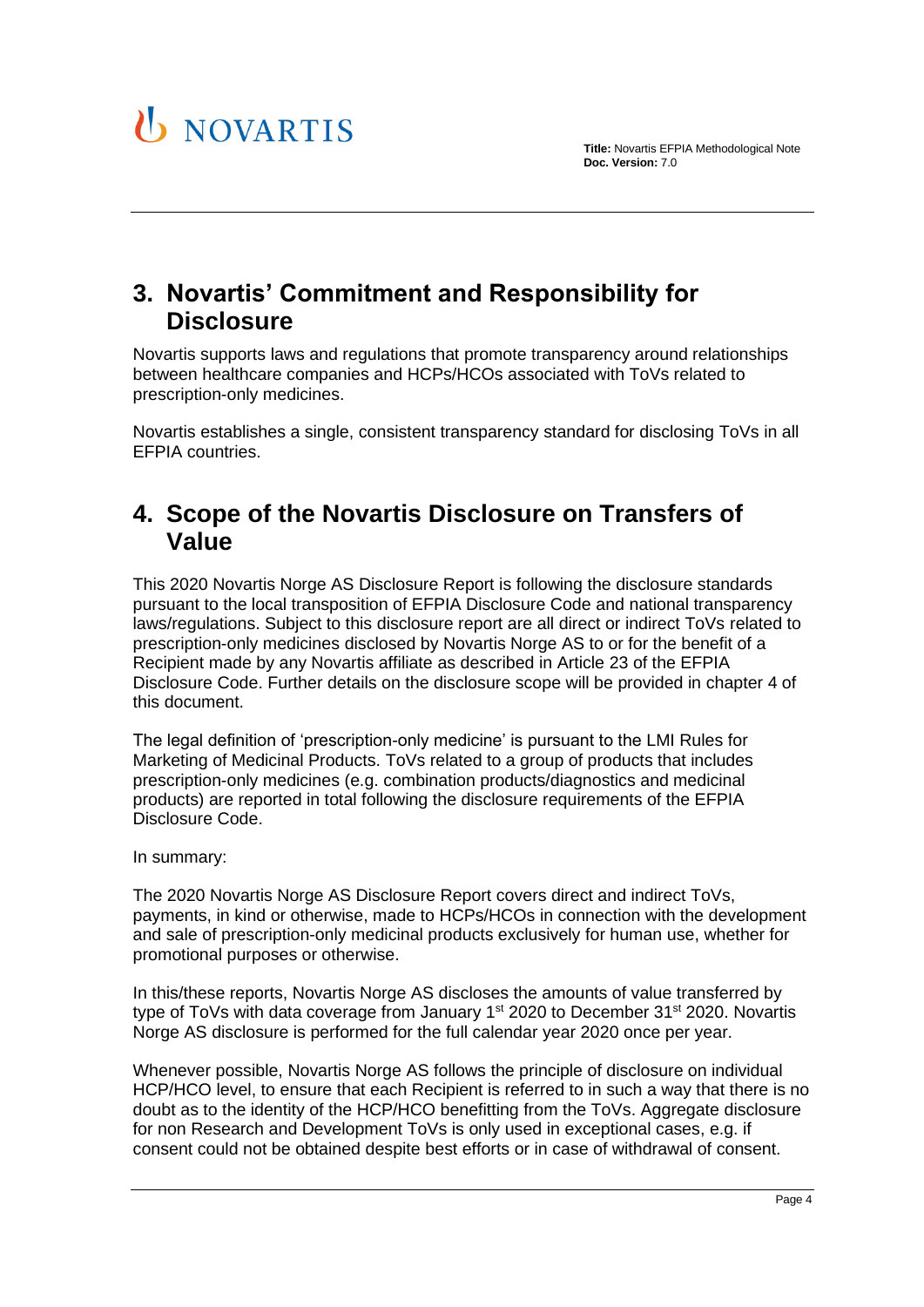

This report also includes Transfer of Values made by Advanced Accelerator Applications and Novartis Gene Therapies.

## <span id="page-4-0"></span>**5. Novartis' Disclosure Recognition Methodology and Related Business Decisions**

This chapter represents the central pillar of this Methodological Note. It provides comprehensive information on the terminology definitions, recognition methodology and business decisions that affected how the published ToVs data was established for each category of the disclosure report.

### <span id="page-4-1"></span>**5.1 Definition of Direct and Indirect Transfer of Values**

Novartis Norge AS applies the EFPIA definition of ToVs as outlined in EFPIA Disclosure Code Definitions - pursuant to Section 26 of the LMI Rules for Marketing of Medicinal Products.

According to the EFPIA Disclosure Code Definitions, the following definitions apply throughout this report:

- Direct ToVs are defined as those ToVs, payments or in kind, made directly by the Novartis affiliate to the benefitting HCPs/HCOs.
- Indirect ToVs are defined as those ToVs made through an intermediary (third party) on behalf of a Novartis affiliate for the benefit of HCP/HCO where the Novartis affiliate knows or can identify the HCP/HCO that benefits from the ToVs.

In general, ToVs are reported at the level of the first identifiable Recipient which falls under the EFPIA definition of an HCP/HCO. To the extent possible, disclosure is made under the name of the individual HCP or at the HCO level, as long as this could be achieved with accuracy, consistency and compliance with the EFPIA Disclosure Code and pursuant to Section 26 of the LMI Rules for Marketing of Medicinal Products. Where a ToV was made to an individual HCP rendering services on behalf of an HCO indirectly via this HCO, such ToVs are only disclosed once on either Recipient level.

ToVs from distributors of Novartis Norge AS to HCPs/HCOs whose primary practice is in an EFPIA country must be disclosed if the distributor is making a ToV on behalf of Novartis Norge AS (influencing the promotional activities and selection of Recipient). ToVs to HCPs/HCOs made through a Continuous Medical Education (CME) non-HCO provider are disclosable if the 3rd party CME provider is acting on behalf of Novartis Norge AS (and Novartis Norge AS influenced choice of HCPs/Faculty).

## <span id="page-4-2"></span>**5.2 Definition of Cross-border Transfer of Values**

Novartis Norge AS applies the EFPIA definition of cross-border ToVs as being a Transfer of Value to an HCP/HCO that **occurred outside** the country where the Recipient has its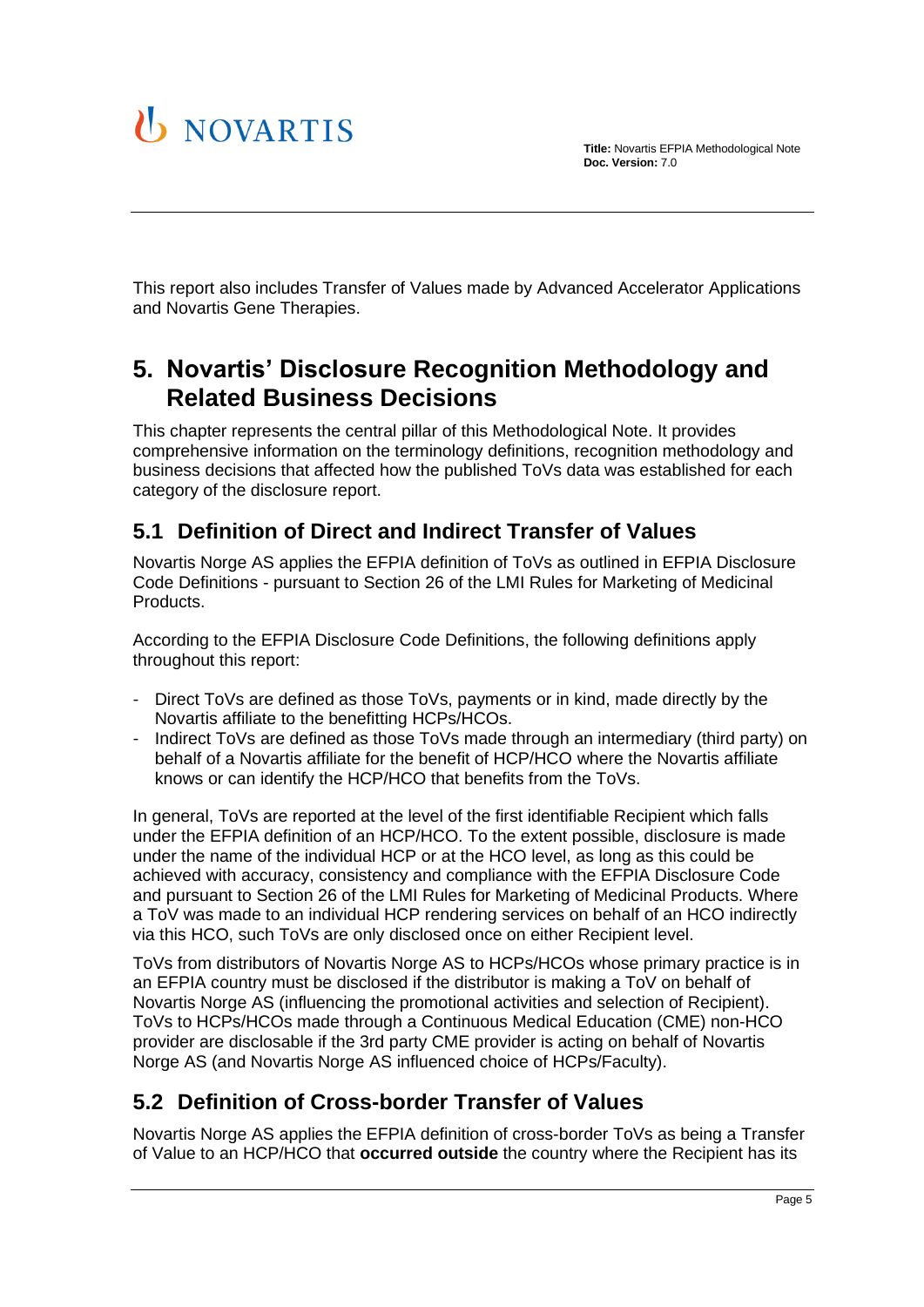

primary practice, principal professional address or place of incorporation provided that this country is an EFPIA regulated country.

In general, such ToVs are disclosed in the country where the Recipient has its principal practice, principal professional address or place of incorporation - pursuant to Section 26 of the LMI Rules for Marketing of Medicinal Products.

#### <span id="page-5-0"></span>**5.3 Transfer of Value Categories According to the EFPIA Disclosure**

Novartis Norge AS applies the EFPIA definition of the ToVs categories as outlined in EFPIA Disclosure Code Article 23.05 - pursuant to Section 26 of the LMI Rules for Marketing of Medicinal Products.

The following categories constitute the EFPIA Disclosure Template for the 2020 Novartis Norge AS EFPIA Disclosure Report:

- Donations and grants to an HCO
- Contribution to costs related to events to an HCO/HCP, such as:
	- Sponsorship agreements
	- Registration fees
	- Travel and accommodation
- Fees for service and consultancy to an HCO/HCP
	- Fees for service and consultancy
	- Expenses related to fees for service and consultancy
- Research and development

Details on the recognition methodology and business decisions affecting how the published ToVs data was constructed for each category can be found in the subsequent sub-chapters.

#### <span id="page-5-1"></span>**5.3.1 Transfer of Values Related to Donations and Grants**

Novartis Norge AS applies the EFPIA definition of the "Donations and Grants" category as outlined in EFPIA Disclosure Code Article 23.05 – pursuant to Section 26 of the LMI Rules for Marketing of Medicinal Products.

Grants to a hospital/university department or teaching institution are disclosed in the name of the legal entity that is the Recipient of the ToVs – this may be the hospital, university or independent department within these organizations.

ToVs to a charitable organization are disclosed under the "Donations and Grants" category in the name of the benefitting HCO if the charitable organization falls under the EFPIA definition of a benefitting HCO. Charitable product donations made to HCOs in the context of humanitarian aid are also disclosed in the "Donations and Grants" category.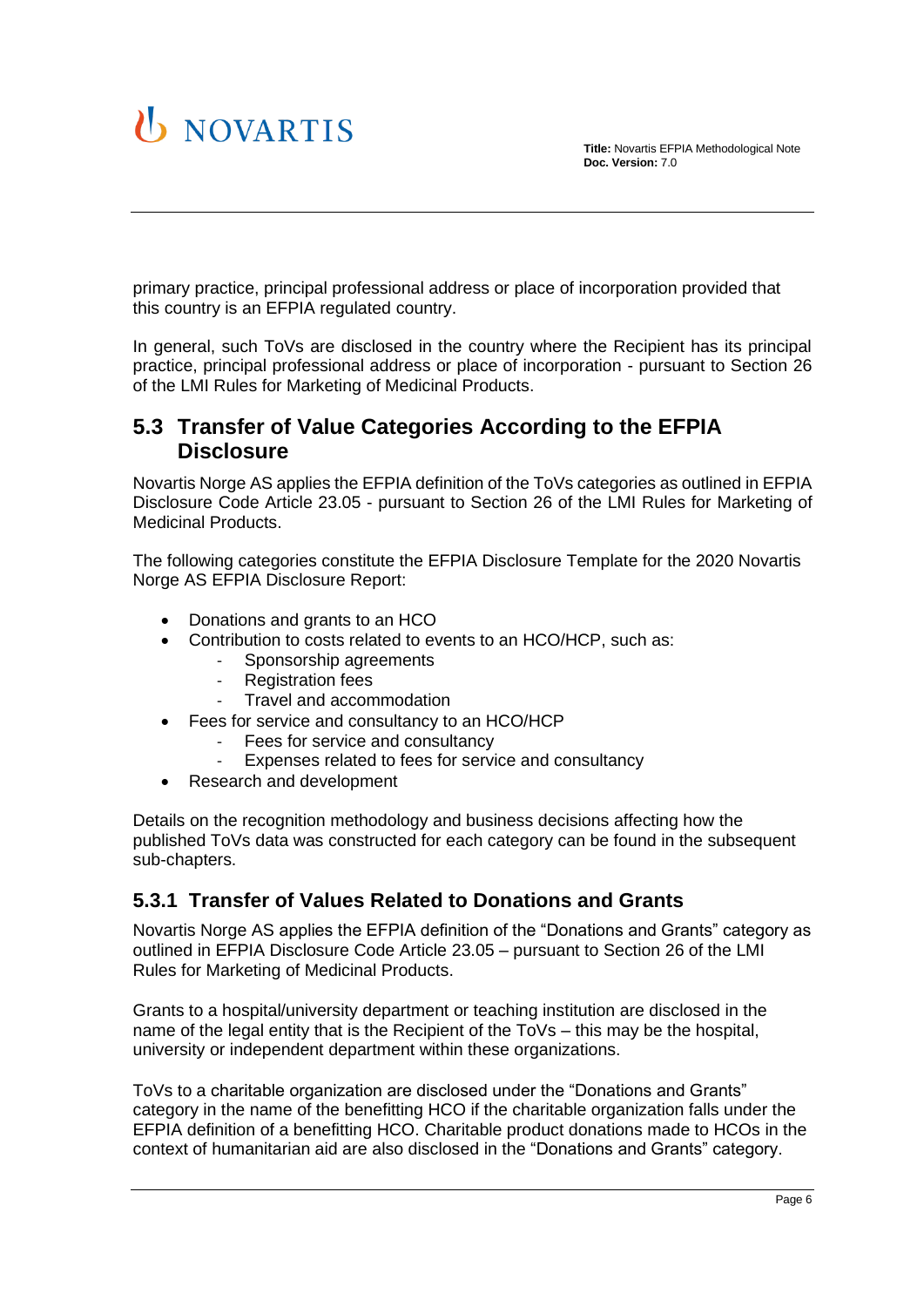

When grant requests from HCOs include explicit support for publication, then these ToVs are disclosed in the "Donations and Grants" category.

#### <span id="page-6-0"></span>**5.3.2 Transfer of Values Related to Contribution to Costs of Events**

Events are defined as promotional, scientific or professional meetings, congresses, conferences, symposia, and other similar events (including but not limited to advisory board meetings, visits to research or manufacturing facilities, and planning, training or conducting of investigator meetings for clinical trials and non-interventional studies) organized or sponsored by or on behalf of Novartis Norge AS pursuant to schedule 1 of the EFPIA Disclosure Code.

ToVs to participating HCPs/HCOs related to such events falling under the definition above are disclosed in the "Costs of Events" sub-categories "Sponsorship Agreements", "Registration Fees" or "Travel and Accommodation". ToVs that by exception fall into the "Fees for Service and Consultancy" or "Research and Development" categories are outlined in the respective chapters [5.3.3](#page-8-0) and [5.3.4.](#page-9-1)

<span id="page-6-1"></span>5.3.2.1 Transfer of Values Related to Contribution to Costs of Events – Sponsorship **Agreements** 

Novartis Norge AS applies the EFPIA definition of the "Sponsorship Agreements" category as outlined in EFPIA Disclosure Code Article 23.05, following the principle that "Sponsorship Agreements" are formalized in contracts that describe the purpose of the sponsorship and the related direct or indirect ToV – pursuant to Section 26 of the LMI Rules for Marketing of Medicinal Products.

In general, indirect sponsorship of an HCP through an HCO is disclosed under the "Sponsorship Agreements" category as payment to the HCO as first level Recipient of the ToV. This applies to the following categories: ToVs related to intermediaries selecting the faculty who acted as speakers or faculty at an event; ToVs related to advertising space, sponsoring of speakers/faculty, satellite symposia at congresses, courses provided by HCOs.

ToVs made through a professional conference organizer (PCO) as intermediary e.g. for the hire of booths or stand space on behalf of an HCO, are disclosed as ToVs either in the "Sponsorship Agreements" category or as "Fees for Services and Consultancy" – depending on the nature of the spend, in the name of the sponsored HCO as benefitting Recipient.

If the contract requires the HCOs to use some of the amount to invite a number of HCPs selected by Novartis Norge AS to an event, the ToV is split and disclosed based on the ToVs category the amount was used for ("sponsoring agreements" of speakers/faculty; "registration fees" or "travel and accommodation") individually in the name of each HCP.

If an intermediary organized an event with sponsorship of Novartis Norge AS on behalf of more than one HCO, the ToV is disclosed based on the actual ToV allocated to each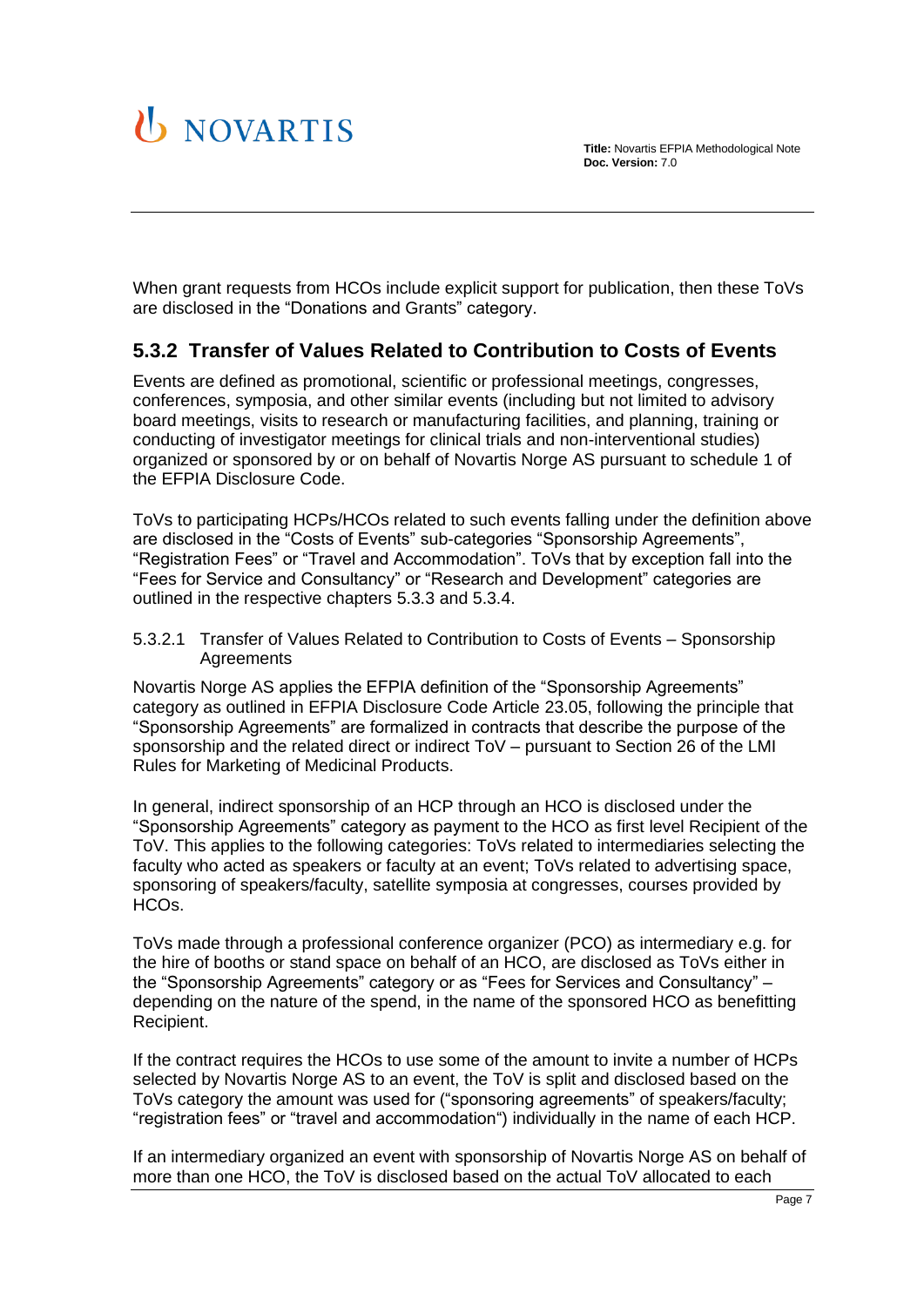

benefitting HCO wherever possible. In cases where it was not possible to accurately allocate the ToVs to each HCO involved in the event, it was assumed that all HCOs had similar levels of involvement. In consequence, the ToV was divided by the number of HCOs, which would each be reported as having received their equal share of the ToVs.

Novartis Norge AS discloses ToVs related to preceptorships considering that such nonpromotional independent "practical" training offered to HCPs by other HCPs or HCOs – typically in a specific disease area at a reputed teaching institution (faculty of medicine, university, university hospital) – falls under the definition of "Events" and is disclosed in the name of that contracting entity.

<span id="page-7-0"></span>5.3.2.2 Transfer of Values Related to Contribution to Costs of Events – Registration Fees

Novartis Norge AS applies the EFPIA definition of the "Registration Fees" related to cost of events categories as outlined in EFPIA Disclosure Code Article 23.05 – pursuant to Section 26 of the LMI Rules for Marketing of Medicinal Products.

In general (and for all types of events), whenever registration fees were charged for an event organized or sponsored by or on behalf of Novartis Norge AS, they are disclosed in the name of the benefitting HCP or HCO. The total amount of registration fees paid in a given year to a HCO should be disclosed on an individual basis (in the name of the HCO) under "Contribution to Costs of Events". The total amount of Registration Fees paid in a given year to a HCP who is the clearly identifiable Recipient is disclosed on an individual basis (in his/her name) under "Contribution to Costs of Events".

ToVs related to virtual congresses (e-congresses) are reported as actual spend. Aggregate spend is disclosed under the HCO in each country and is reported in "Registration Fees" category. Virtual congress vouchers given to HCPs will be disclosed under the final beneficiary (HCP).

<span id="page-7-1"></span>5.3.2.3 Transfer of Values Related to Contribution to Costs of Events – Travel & Accommodation

Novartis Norge AS applies the EFPIA definition of the "Travel and Accommodation" related to cost of events categories - pursuant to Section 26 of the LMI Rules for Marketing of Medicinal Products.

ToVs covered under the "Travel and Accommodation" category include costs of transportation (e.g. flights, trains, buses, taxis, etc., car hire tolls, parking fees) and accommodation (e.g. hotel, apartment, etc.).

In general, ToVs related to travel and accommodation are disclosed at first level Recipient basis. If the ToVs are made through an HCO or intermediary (third party), it will be disclosed at individual HCP level whenever possible (see chapter [5.1\)](#page-4-1).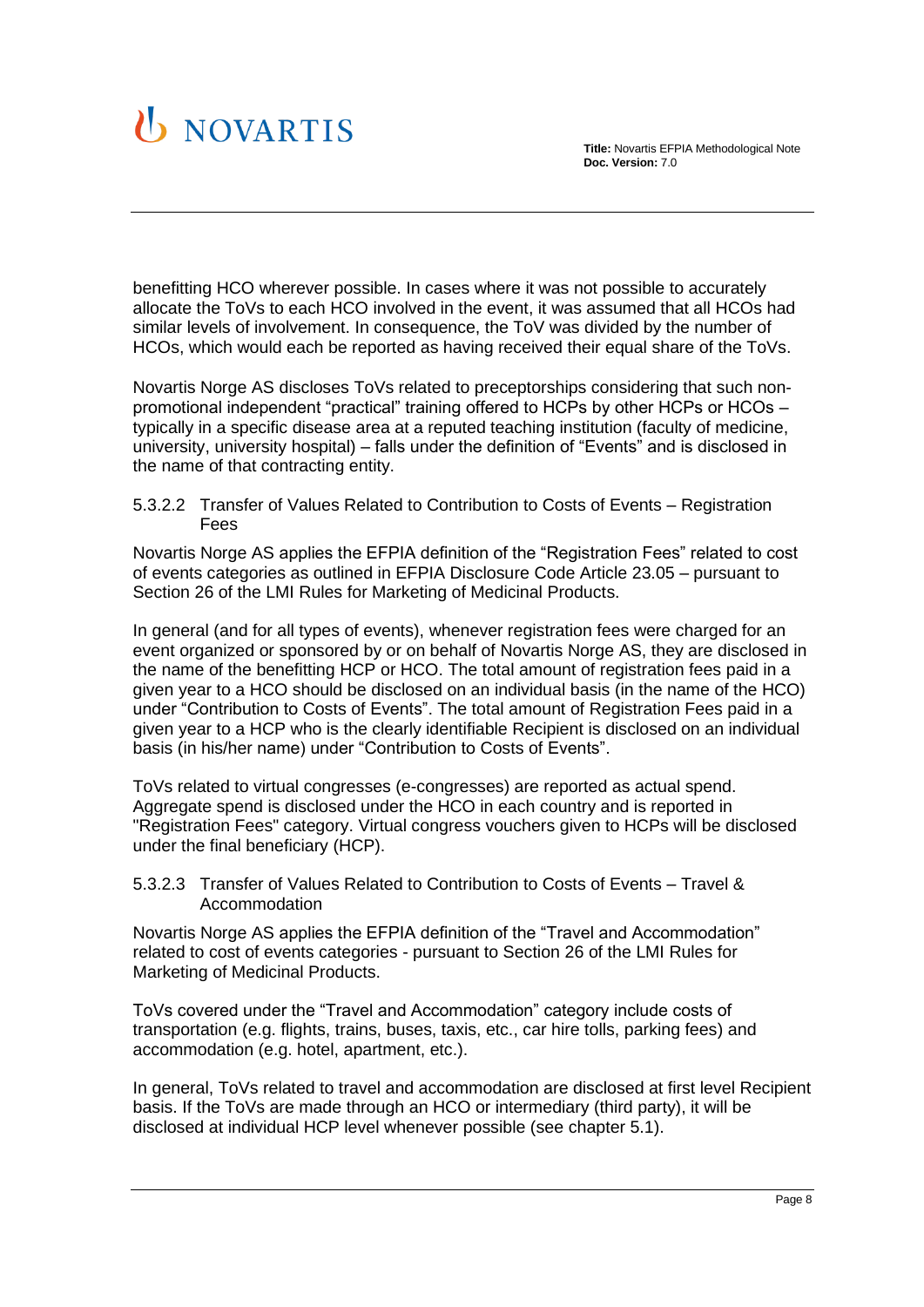

ToVs related to travel and accommodation for a group of HCPs such as group transportation by bus are disclosed on an aggregate basis. If the mass transportation is shared by a group of HCPs who have their primary practice in different countries, the ToVs are disclosed in aggregate with the total cost divided equally among the planned number of benefitting HCPs per country.

In case the benefitting HCP partly bears the costs related to travel and accommodation the net amount of the Novartis Norge AS payment offset by payment from HCP is disclosed as ToV under the "Travel and Accommodation" category in the name of the HCP.

#### <span id="page-8-0"></span>**5.3.3 Transfer of Values Related to Contribution to Fees for Service and Consultancy**

<span id="page-8-1"></span>5.3.3.1 Transfer of Values related to Contribution to Fees for Service and Consultancy – Fees

Novartis Norge AS applies the EFPIA definition of the "Fees for Service and Consultancy" category as outlined in EFPIA Disclosure Code Article 23.05 - pursuant to Section 26 of the LMI Rules for Marketing of Medicinal Products.

ToVs covered under the "Fees for Service and Consultancy" category, whether made directly or through a third party to an HCP/HCO, include but are not limited to services performed in connection with third-party congresses, speakers' fees, speakers' trainings, medical writing, data analysis, development of education material, interviews e.g. on Novartis Norge AS products or research, general consulting/advising, services by distributors, consultancy for tool/questionnaire selection or analysis.

Novartis Norge AS has formalized such collaboration in a contract describing the purpose of ToVs. In general, the ToVs received by the contracting entity – which may be an HCP, a legal entity owned by an HCP (considered an HCO under the EPFIA Disclosure Code) or an HCO – are disclosed under the "Fees for Service and Consultancy" category in the name of that contracting entity.

ToVs related to market research studies for which the identity of the Recipient was known to Novartis Norge AS, are disclosed under the "Fees for Service and Consultancy" category. ToVs related to market research studies for which the identity of the HCP/HCO was not known to Novartis Norge AS are not disclosed as the right of the respondents to remain anonymous is embodied in market research definitions and relevant codes of conduct worldwide.

ToVs related to medical writing and editorial support made directly or indirectly to an HCO/HCP are disclosed either under the "Fees for Service and Consultancy" in the name of the benefitting HCP/HCO or under the "Research and Development" category in aggregate form – pursuant to Section 26 of the LMI Rules for Marketing of Medicinal Products. The following instances of medical writing and editorial support are covered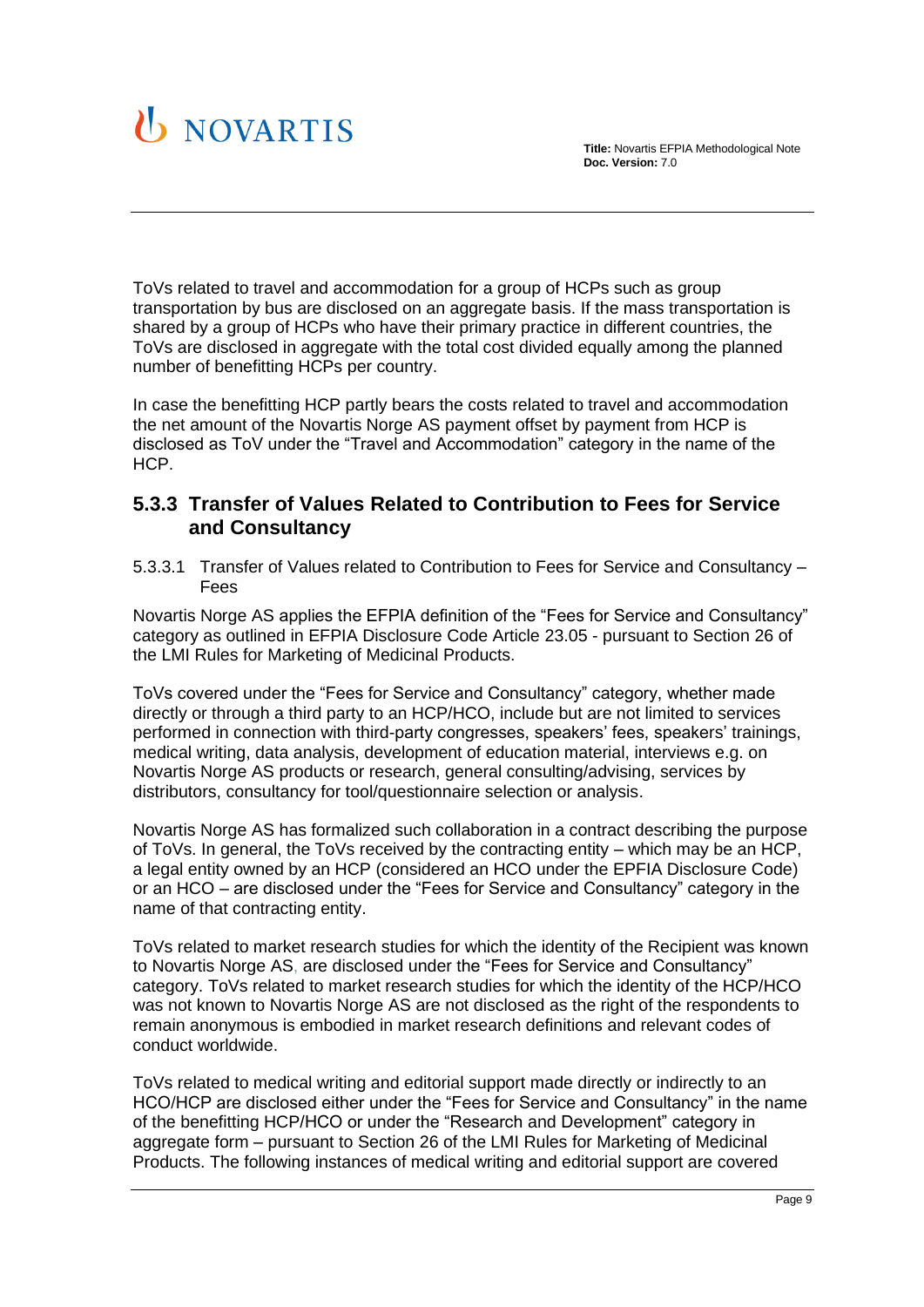

under the "Fees for Service and Consultancy" category: case studies, congress write ups, article and abstracts, manuscripts, poster, clinical management guideline, supplements,

ToVs related to the following Research and Development related activities (see chapter [5.3.4\)](#page-9-1) but when they do not fall under the definition of Research and Development ToVs as stated by the EFPIA Disclosure Code and EFPIA HCP Code Article 15 are disclosed under the "Fees for Services and Consultancy" category in the name of the benefitting Recipient, for example:

- Retrospective non-interventional studies not falling under the definition of Research and Development ToVs as per EFPIA Disclosure Code definition of Research and Development Schedule 1 and EFPIA HCP Code Article 15
- Investigator initiated trials, investigator sponsored trials and Investigator meeting, in the exceptional cased when such ToV do not fall under the definition of Research and Development mentioned above
- Activities contracted to Contract Research Organizations (CROs) where Novartis Norge AS makes indirect ToVs to HCPs/HCOs but not falling under the EFPIA Research and Development definition
- Project activities related to e.g. disease area, mode of action, market placement, adjudication committees, speaker programs, scientific meetings, ethics committees, steering committee and advisory board activities not in scope of the EFPIA Research and Development definition
- ToVs related to consultancy for tool/questionnaire selection or analysis and reporting of results not in scope of the EFPIA Research and Development definition

<span id="page-9-0"></span>5.3.3.2 Transfer of Values related to Contribution to Fees for Service and Consultancy – Related Expenses

Novartis Norge AS fully complies with the EFPIA definition of the "Fees for Service and Consultancy - Related Expenses" category as outlined in EFPIA Disclosure Code Article 23.05 - pursuant to Section 26 of the LMI Rules for Marketing of Medicinal Products.

In general, the ToVs amount related to expenses such as travel and accommodation cost associated with the activity agreed to in a "Fees for Service" or "Consultancy" contract do not constitute part of the fees itself; in consequence such ToVs are disclosed under the "Related Expenses" category in the name of the benefitting HCP/HCO.

In case such expenses were not material (e.g. of limited value), or when such expenses despite best effort could not be accurately disaggregated from the fees, such ToVs have been disclosed as part of the total amount of fees under the "Fees for Service or Consultancy" category.

#### <span id="page-9-1"></span>**5.3.4 Transfer of Values Related to Research and Development**

Novartis Norge AS applies the EFPIA definition of the "Research and Development" category as outlined in EFPIA Disclosure Code – Definitions, the definition of non-clinical studies in the OECD Principles on Good Laboratory Practice, the definition of clinical trials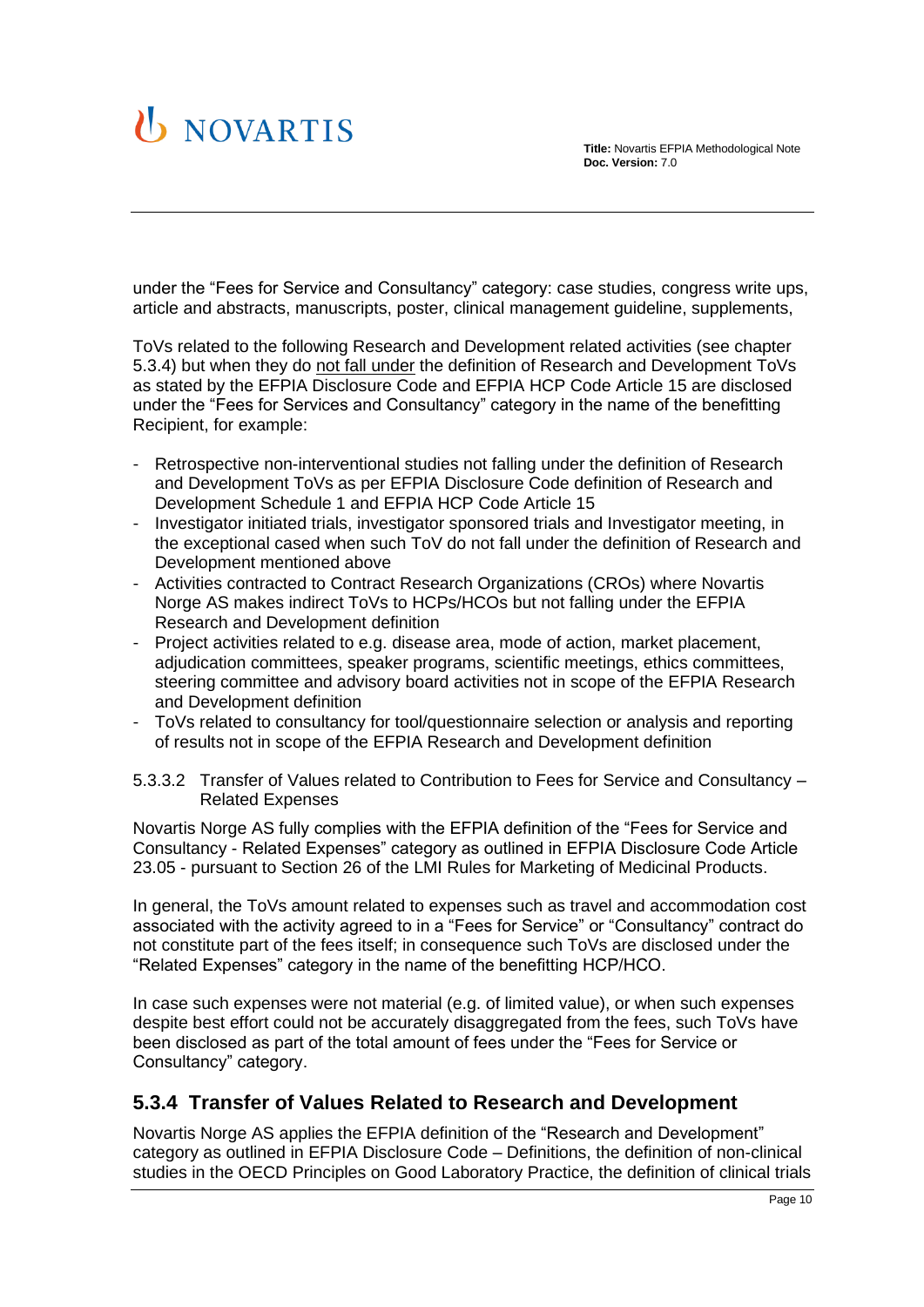# U NOVARTIS

and non-interventional studies (as defined in Directive 2001/20/EC and Section 15.01 of the HCP Code) - pursuant to the Section 26 of the LMI Rules for Marketing of Medicinal Products.

ToVs **related to the following Research and Development activities** are disclosed under the "Research and Development" category in aggregate form whenever they fall under the definition of Research and Development by the EFPIA Disclosure Code, for example:

- Activities related to the planning or conduct of non-clinical studies, clinical trials or prospective non-interventional studies and that involve the collection of patient data from or on behalf of individual, or groups of HCPs specifically for the study (Section 15.01 of the HCP Code).
- IIT (Investigator initiated trials) and IST (Investigator sponsored trials since, although not initiated by Novartis Norge AS, they may benefit from Novartis Norge AS
- Post marketing trials, investigator meetings in which case the total ToV amount is disclosed and in case of participating HCP from other countries, the total actual cost per meeting (incl. infrastructure, travel, logistic and with exclusion of meals whenever possible) is divided by the number of participants per country of practice
- Activities contracted to CROs, where Novartis Norge AS makes indirect ToVs to HCPs/HCOs falling under the definition of Research and Development
- ToVs related to early stage research if falling under the definition of Research and Development in the EFPIA Disclosure Code

In case ToVs relating prospective and retrospective non-interventional studies cannot be distinguished, all non-interventional studies are disclosed on an individual basis.

ToVs made by or on behalf of Novartis Norge AS **related to consultancy activities** are disclosed under the **"Research and Development" category** in aggregate form whenever they fall under the definition of Research and Development by the EFPIA Disclosure Code: consultancy activities related to the planning/conduct of non-clinical studies, clinical trial or prospective non-interventional studies, ethics committees, steering committee and advisory board activities related to the planning or conduct of non-clinical studies, clinical trial or prospective non-interventional studies, adjudication committees, speaker programs, scientific meetings.

ToVs related to **licensing fees** paid for the use of Clinical/Health Economics and Outcomes Research questionnaires and tools, if the questionnaires and tools are intended for use with an Research and Development project/study are reported in aggregate form under the "Research and Development" category.

As defined in Chapter 5.3.3, ToVs related to **medical writing and editorial support**  made by or on behalf of Novartis Norge AS to an HCO/HCP are disclosed either under the "Fees for Service and Consultancy" category in the name of the benefitting HCP/HCO or under the "Research and Development" category in aggregate form – pursuant to Section 26 of the LMI Rules for Marketing of Medicinal Products. The following instances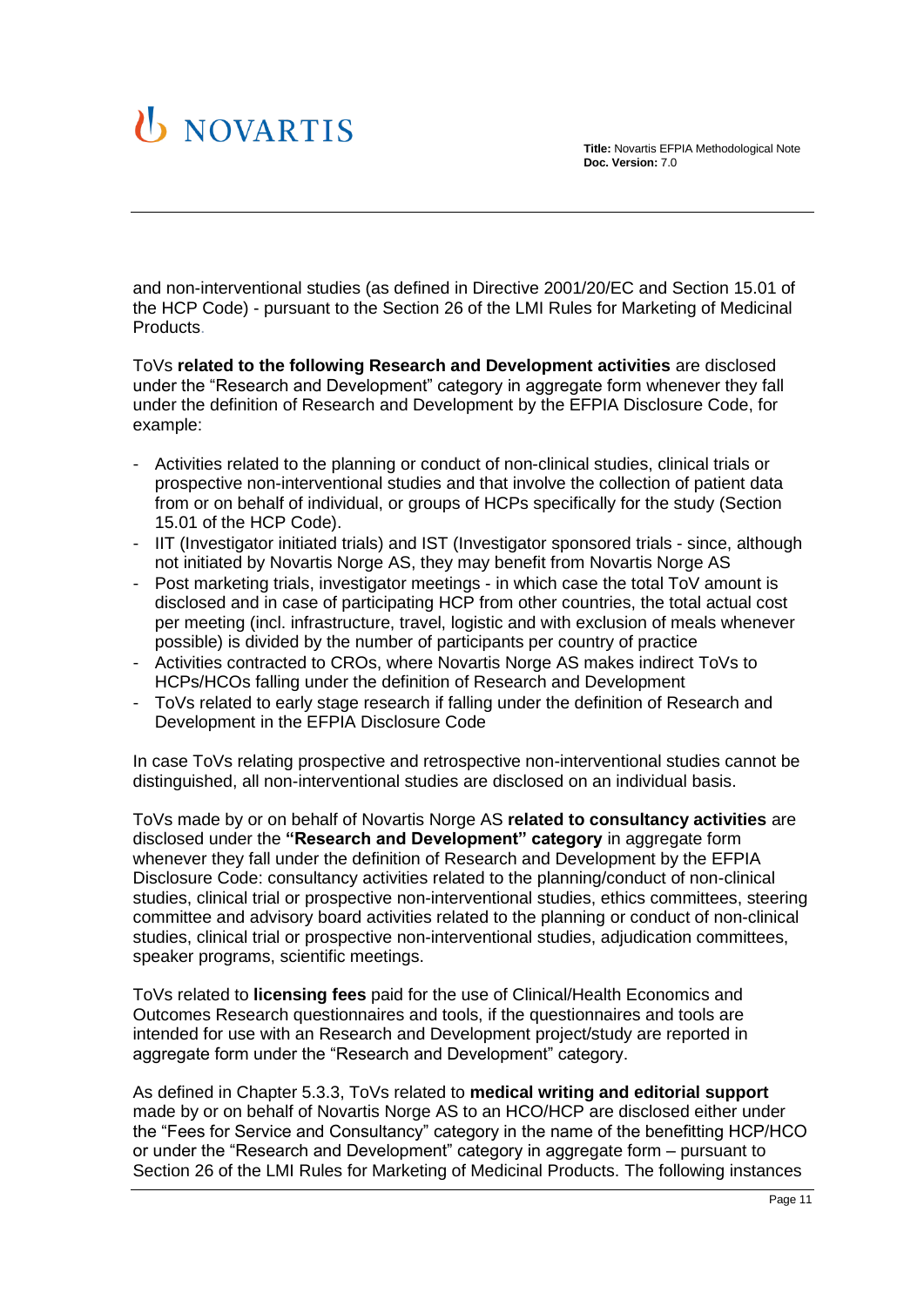

of medical writing and editorial support (as defined in chapter [5.3.3\)](#page-8-0) are covered under the "Research and Development" category: investigator's brochure (trials), clinical study report (trials), clinical report, safety report; generally all types of medical writing related to clinical trials or related to Research and Development activities.

## <span id="page-11-0"></span>**6. Measures Taken to Ensure Compliance with Data Privacy Requirements**

This chapter describes measures taken by Novartis Norge AS to ensure compliance with data privacy regulations, rules on consent collection and managing of relevant information in compliance with relevant internal rules, data privacy laws and regulations.

### <span id="page-11-1"></span>**6.1 Safeguarding Measures to Address Lawful Collection, Processing and Transfer of HCPs´ Personal Data**

Data privacy refers to the individual's fundamental right to control the use of, access to and disclosure of information that describes or identifies the individual ("personal Information"). To fulfil the transparency disclosure requirements, it is necessary to collect, process and disclose such personal data within and outside of Novartis Norge AS. This data will be published for 3 years in public domain and stored for a minimum of 5 years on record by the Novartis Norge AS (publishing affiliate). The disclosure of such personal information by Novartis Norge AS is at all times limited to the intended purposes.

In case personal data had to be transferred from countries to the central Novartis Transparency data repository manually (e.g. Excel) or via interfaces, applicable local regulations for the transfer were assessed at local level and managed accordingly. Where required, the transfer of data to a third country (outside the EU/EEA) was approved by the data controller´s Novartis Norge AS country data protection authority (e.g. Information Commissioner).

## <span id="page-11-2"></span>**6.2 Consent Collection**

As of February 2020 Novartis Norge AS has relied on balancing of interests as the legal basis for publishing information about HCPs financial ties to Novartis cf. the Personal Data Act (GDPR Article 6, 1 letter f), meaning that the importance of ensuring transparency about transfer of value from the industry to health care professionals and organizations exceeds their interests of keeping financial payments confidential. This change in practice is in line with advice from the Pharma Industry Organization (LMI), the HCPs association (Legeforeningen) and the Norwegian Data Protection Agency (Datatilsynet).

Prior to February 2020 consent for the publication of the ToVs was obtained and documented as such before disclosing the data on an individual HCP/HCO level where applicable. HCP has a right to withdraw the consent. Consent withdrawal has been assessed according to the requirements of the Personal Data Act.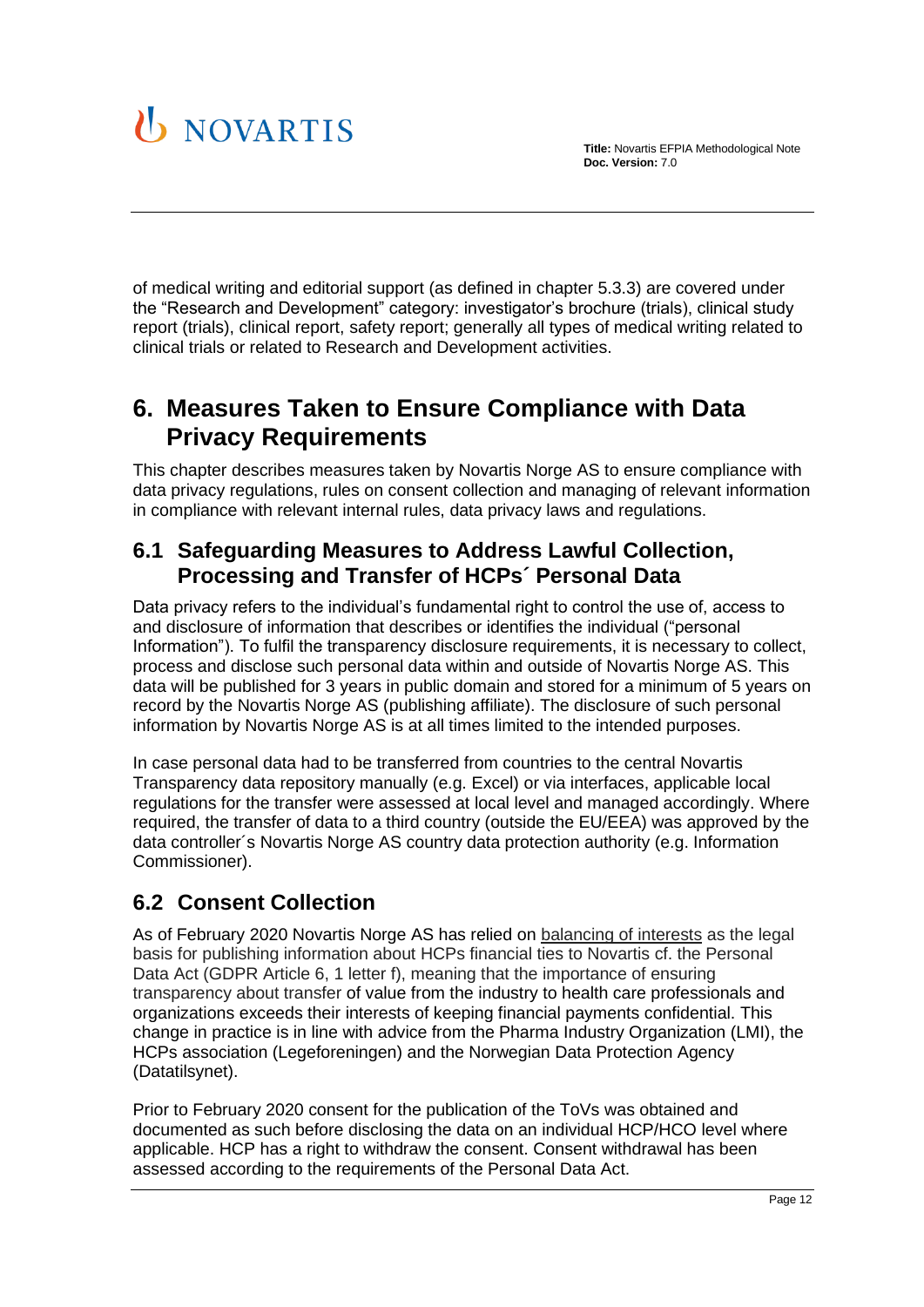

Consent was obtained on Recipient level for all ToVs during a given period of time not shorter than one full year. Novartis Norge AS did not accept partial consent or split disclosure. In case consent was either not given by the Recipient or not documented sufficiently to prove the existence of consent, ToVs are disclosed on aggregate level only.

In the event of death of an HCP by the time of disclosure (by the publication date) the ToV is reported in aggregate.

## <span id="page-12-0"></span>**7. Financial Aspects**

This chapter focusses on the financial aspects related to recognition methodology and business decisions associated with the collection and disclosure of the ToVs information.

Novartis Norge AS complies with the Novartis Pharma accounting principles and the financial disclosure methodology - pursuant to Section 26 of the LMI Rules for Marketing of Medicinal Products.

Novartis Norge AS decided to apply the following rules for ToVs payment dates based on type of ToVs: direct ToVs are disclosed based on the date the payment has been cleared via banking system. Indirect ToVs related to events such as congresses for which the dates of (in kind) expenses differ from the date(s) the event took place, are disclosed using the date of the last day of the event.

Novartis Norge AS discloses ToVs net amount only. If VAT cannot accurately be excluded, the full ToV amount is disclosed. Where income tax or equivalent is withheld by Novartis Norge AS on amounts earned by the HCP then the ToV will include these amounts.

Currency treatment – foreign currency ToVs will be converted using actual exchange rates in agreement with the accounting policy of the Novartis Norge AS. ToVs will be disclosed in the local currency of the country where the disclosing entity is located. For direct and indirect ToVs, the foreign currency is converted to the local currency of the disclosing entity based on the transaction date. For cross-border ToVs, the foreign currency is converted to the local currency of the disclosing entity based on the average rate for the month in which the ToV occurred, using the Novartis Treasury rates.

In case of cross-border ToVs as defined in chapter 5.2, direct ToVs will be recognized when the payment has been cleared via the banking system and indirect ToVs will be related to the end date of the event.

In case of multi-year contracts, ToVs are recognized based on the date the payment has been cleared via the banking system.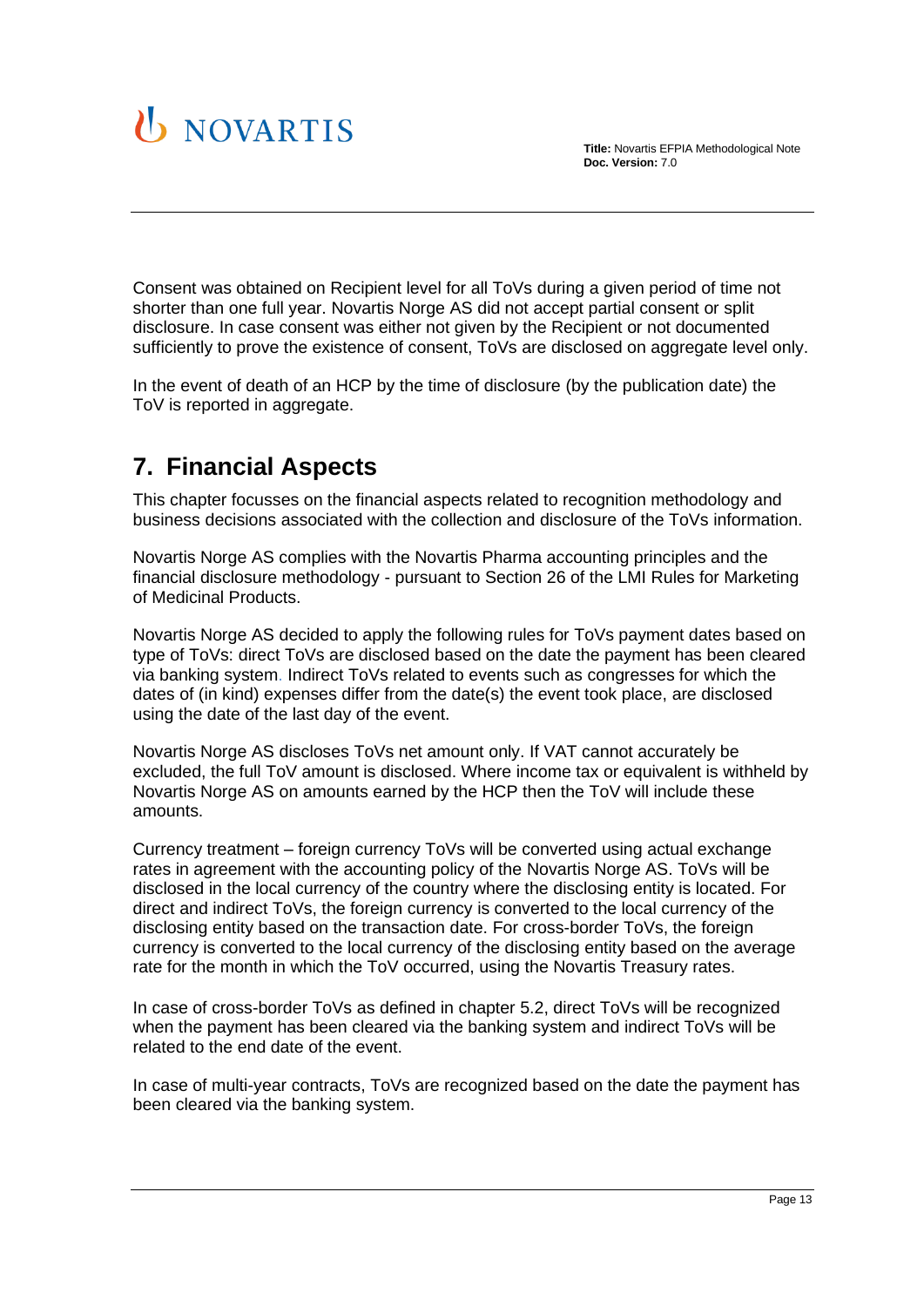

## <span id="page-13-0"></span>**8. Published Data**

Novartis Norge AS applies the EFPIA definition of "Form of Disclosure" as outlined in EFPIA Disclosure Code Article 23.4 - pursuant to the Section 26 of the LMI Rules for Marketing of Medicinal Products.

This 2020 Novartis Norge AS EFPIA Disclosure Report has been officially published on **30 June 2021**. Disclosures are made on an annual basis or relevant local disclosure timeframe within 6 months after the end of the relevant full calendar year.

Updates of published data will only be made in case errors are detected.

Publication is made on the Novartis Norge AS website; https://www.novartis.no/ It will also be possible to access the publication via a link from the LMI website to the Novartis Norge AS website.

Member Companies shall be able to modify, delete or in any way alter their disclosures at any time before or after the time of publication. The information disclosed shall remain in the public domain for 3 years after the time such information is first published.

The platform chosen fulfills the recommendation of the EFPIA Disclosure Code as being a platform accessible in the country where the Recipient has the primary practice and following the local laws or regulations of the country where the Recipient has their practice. All EFPIA Disclosure Reports published by Novartis Norge AS and any other Novartis affiliate in Norway are published on the same platform.

Please find below references to internal and external sources for further reading and documentation purpose.

- https://www.novartis.no/
- http://www.lmi.no/
- <span id="page-13-1"></span>- http://www.lovdata.no/

## **9. Acronyms and Abbreviations**

This chapter includes a list of acronyms, abbreviations and definitions for documentation purpose, based on Definitions in the EFPIA Disclosure Code whenever possible:

- **Contract Research Organization (CRO):** an organization that provides support to the pharmaceutical, biotechnology, and medical device industries in the form of research services outsourced on a contract basis.
- **Healthcare Professional (HCP):** Any natural person that is a member of the medical, dental, pharmacy or nursing professions or any other person who, in the course of his or her professional activities, may prescribe, purchase, supply, recommend or administer a medicinal product and whose primary practice, principal professional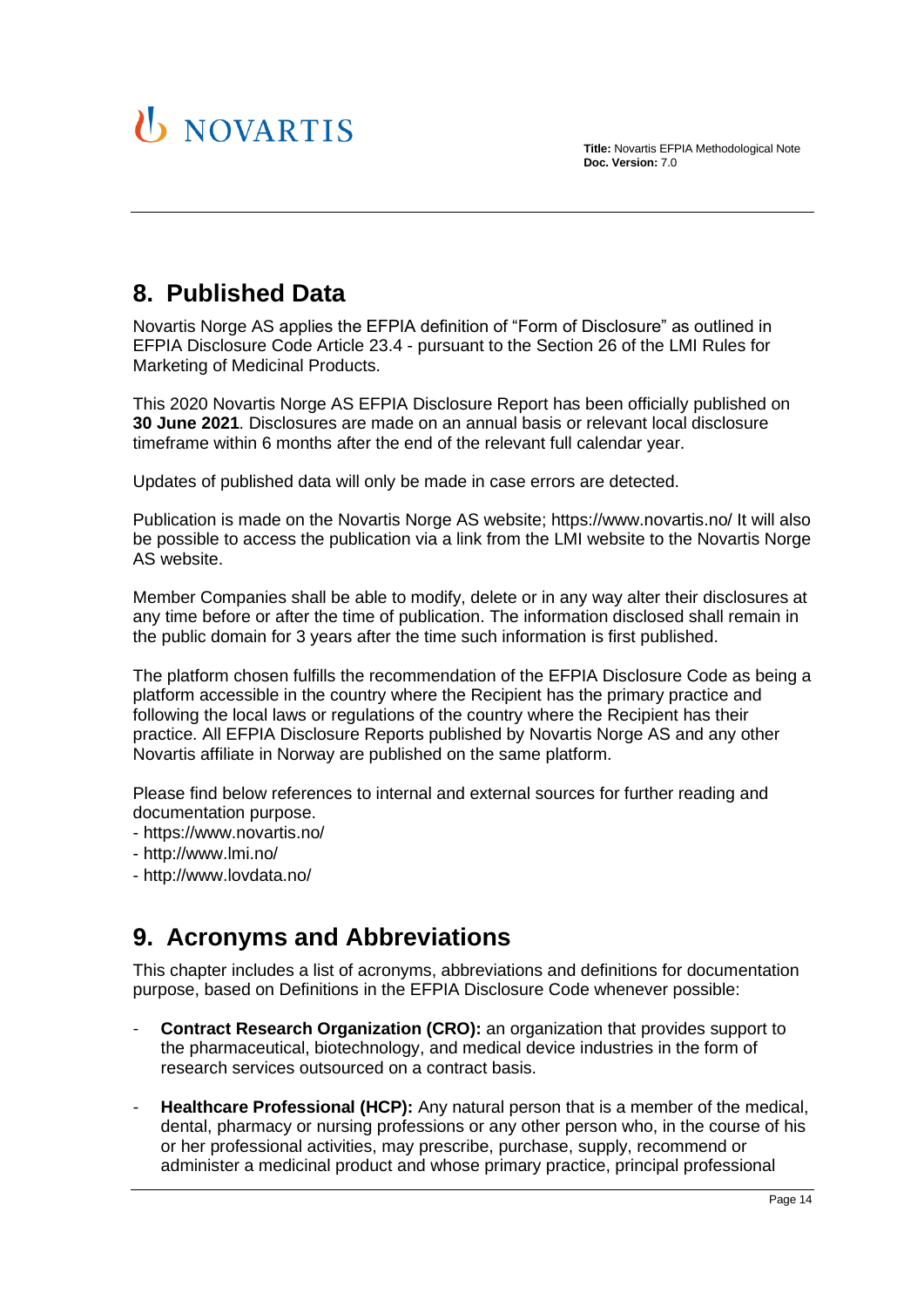

address or place of incorporation is in Europe. For the avoidance of doubt, the definition of HCP includes: (i) any official or employee of a government agency or other organization (whether in the public or private sector) that may prescribe, purchase, supply or administer medicinal products and (ii) any employee of a Member Company whose primary occupation is that of a practicing HCP, but excludes (x) all other employees of a Member Company and (y) a wholesaler or distributor of medicinal products.

- **Healthcare Organization (HCO):** Any legal person (i) that is a healthcare, medical or scientific association or organization (irrespective of the legal or organizational form) such as a hospital, clinic, foundation, university or other teaching institution or learned society (except for patient organizations within the scope of article 21 of the EFPIA Disclosure Code) whose business address, place of incorporation or primary place of operation is in Europe or (ii) through which one or more HCP provide services.
- **Member Associations:** as defined in the EFPIA Statutes, means an organisation representing pharmaceutical manufacturers at national level whose members include, among others, research-based companies. Collectively, the national Member Associations or their constituent members, as the context may require, are bound by the EFPIA Code.
- **Member Companies:** as defined in the EFPIA Statutes, means research-based companies, developing and manufacturing Medicinal Products in Europe for human use.
- **Professional Conference Organizer (PCO):** a company which specializes in the organization and management of congresses, conferences, seminars and similar events.
- **Recipient:** Any HCP or HCO/PCO as applicable, in each case, whose primary practice, principal professional address or place of incorporation is in Europe.
- **Research and Development ToVs:** ToVs to HCPs or HCOs related to the planning or conduct of (I) non-clinical studies (as defined in OECD Principles on Good Laboratory Practice); (ii) clinical trials (as defined in Directive 2001/20/EC); or (iii) noninterventional studies that are prospective in nature and that involve the collection of patient data from or on behalf of individual, or groups of, HCPs specifically for the study.
- **Transfers of Value (ToVs):** Direct and indirect transfers of value, whether payments, in kind or otherwise, made, whether for promotional purposes or otherwise, in connection with the development and sale of prescription-only Medicinal Products exclusively for human use. Direct transfers of value are those made directly by a Member Company for the benefit of a Recipient. Indirect transfers of value are those made on behalf of a Member Company for the benefit of a Recipient, or transfers of